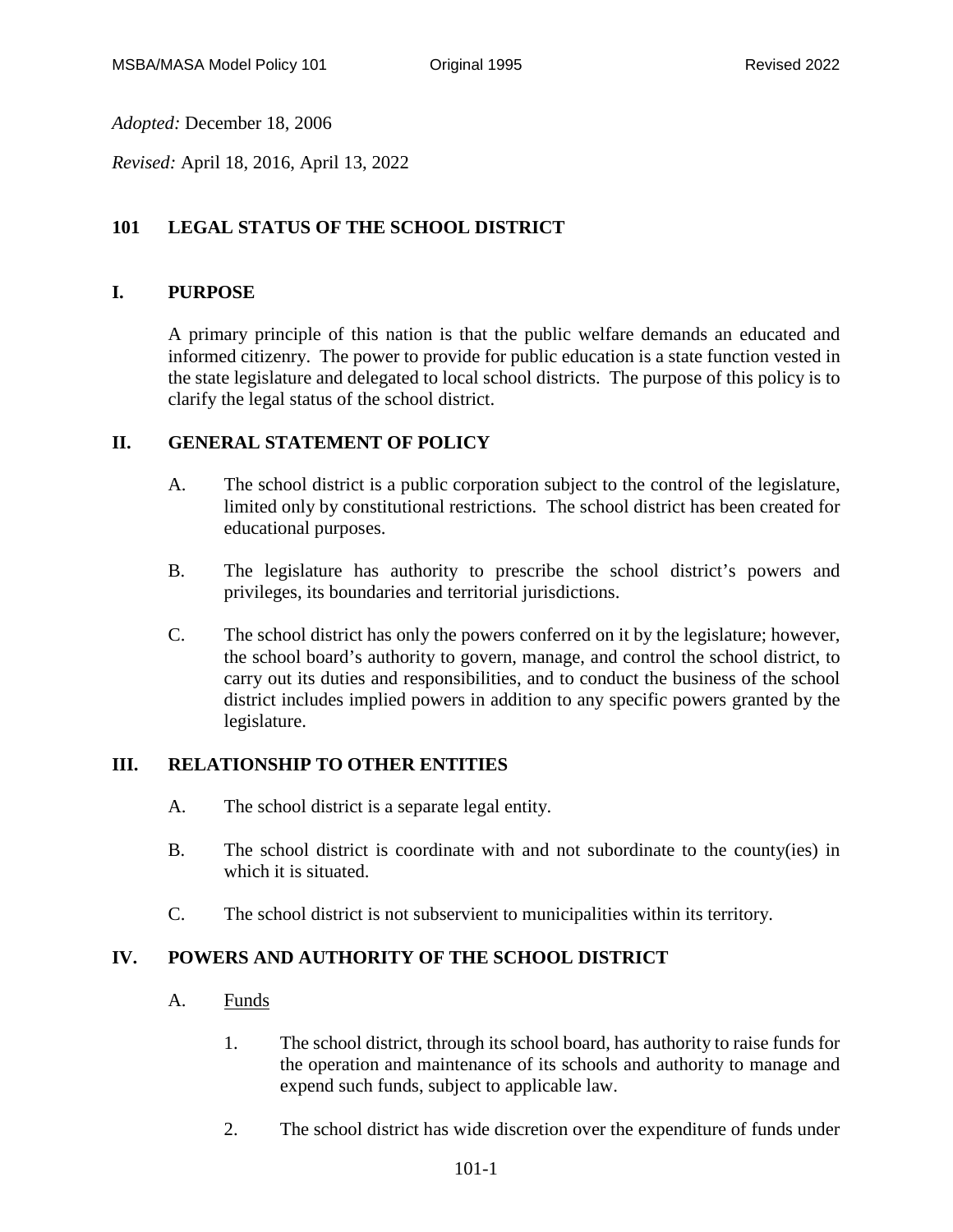its control for public purposes, subject to the limitations provided by law.

- 3. School district officials occupy a fiduciary position in the management and expenditure of funds entrusted to them.
- B. Raising Funds
	- 1. The school district shall, within the limitations specified by law, provide by levy of tax necessary funds for the conduct of schools, payment of indebtedness, and all proper expenses.
	- 2. The school district may issue bonds in accordance with the provisions of Minn. Stat. Ch. 475, or other applicable law.
	- 3. The school district has authority to accept gifts and donations for school purposes, subject to applicable law.

## C. Property

- 1. The school district may acquire property for school purposes. It may sell, exchange, or otherwise dispose of property which is no longer needed for school purposes, subject to applicable law.
- 2. The school district shall manage its property in a manner consistent with the educational functions of the district.
- 3. The school district may permit the use of its facilities for community purposes which are not inconsistent with, nor disruptive of, its educational mission.
- 4. School district officials hold school property as trustees for the use and benefit of students, taxpayers, and the community.
- D. Contracts
	- 1. The school district is empowered to enter into contracts in the manner provided by law.
	- 2. The school district has authority to enter into installment purchases and leases with an option to purchase, pursuant to Minn. Stat. § 465.71 or other applicable law.
	- 3. The school district has authority to make contracts with other governmental agencies and units for the purchase, lease or other acquisition of equipment, supplies, materials, or other property, including real property.
	- 4. The school district has authority to enter into employment contracts. As a public employer, the school district, through its designated representatives,